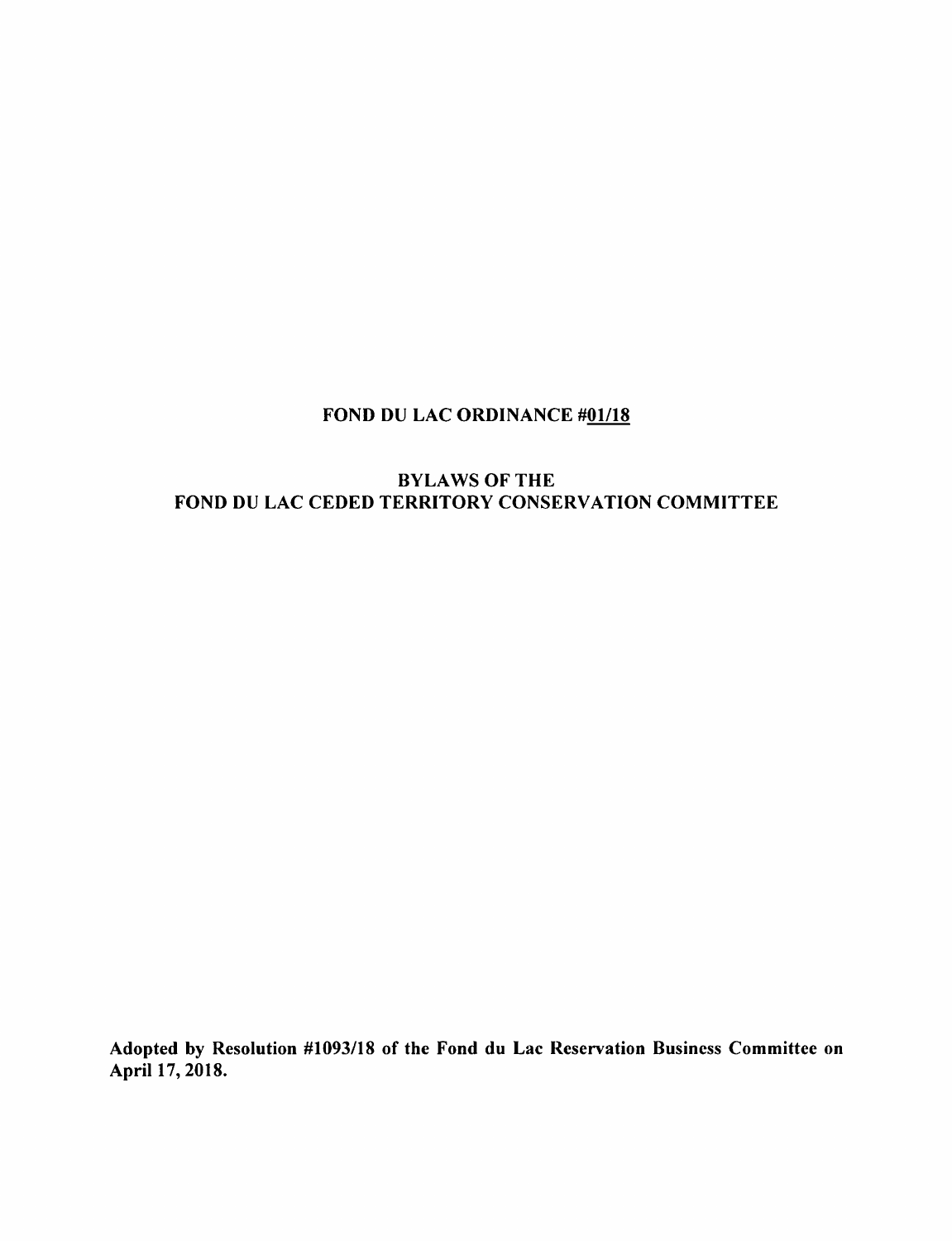#### FOND DU LAC ORDINANCE #01/18

#### BYLAWS OF THE FOND DU LAC CEDED TERRITORY CONSERVATION COMMITTEE

These Bylaws are adopted pursuant to the rights reserved to the Fond du Lac Band of Lake Superior Chippewa under the treaties of July 29, 1837, 7 Stat. 536 and September 30, 1854, 10 Stat. 1109, and the Band's inherent rights of self-government as recognized under 25 U.S.C. § 476, Article VI of the Revised Constitution of the Minnesota Chippewa Tribe, and the common law of the United States, the Fond du Lac Reservation Business Committee, as the Governing Body of the Fond du Lac Band of Lake Superior Chippewa.

- 101. Name. The name of the organization shall be the Fond du Lac Ceded Territory Conservation Committee (hereinafter referred to as the "Ceded Territory Conservation Committee").
- 102. Purposes. The purposes of the Ceded Territory Conservation Committee shall be to promote the harvest, management, preservation, and the protection of the fish, game, wild rice, woodland resources and all natural resources of the ceded territories of the Fond du Lac Band of Lake Superior Chippewa; advise the Fond du Lac Reservation Business Committee with respect to the management, preservation, and the protection of the fish, game, wild rice, woodland resources and all natural resources of the ceded territories of the Fond du Lac Band in a manner which is consistent with the objectives and regulations prescribed by the Reservation Business Committee in the Fond du Lac Ceded Territory Conservation Code, FDL Ord. #02/92, as amended; the Fond du Lac 1837 Ceded Territory Conservation Code, FDL Ord. #02/97, as amended; the Wisconsin 1837 and 1842 Ceded Territory Conservation Code, FDL Ord. #01/12, as amended; and the Michigan 1842 Ceded Territory Conservation, FDL Ord. #02/12.
- 103. Attributes. The Ceded Territory Conservation Committee is a subdivision of the Fond du Lac Band of Lake Superior Chippewa, and the actions taken by the Ceded Territory Conservation Committee shall be imbued with those privileges and immunities inherent to the Fond du Lac Band, except as limited herein. Nothing in these Bylaws shall be deemed or construed as a waiver of the sovereign immunity of the Fond du Lac Band, or to constitute consent by the Fond du Lac Reservation Business Committee or the Ceded Territory Conservation Committee to suit, except as provided herein.
- 104. Membership. The Ceded Territory Conservation Committee shall consist of seven (7) members, who shall be appointed to staggered four year terms. These seven (7) Ceded Territory Conservation Committee members shall have the sole and exclusive right to vote on Ceded Territory Conservation Committee matters. The Reservation Business Committee shall make all appointments to the Ceded Territory Conservation Committee and shall notify both the appointees and the Fond du Lac Resource Management Division of such appointments.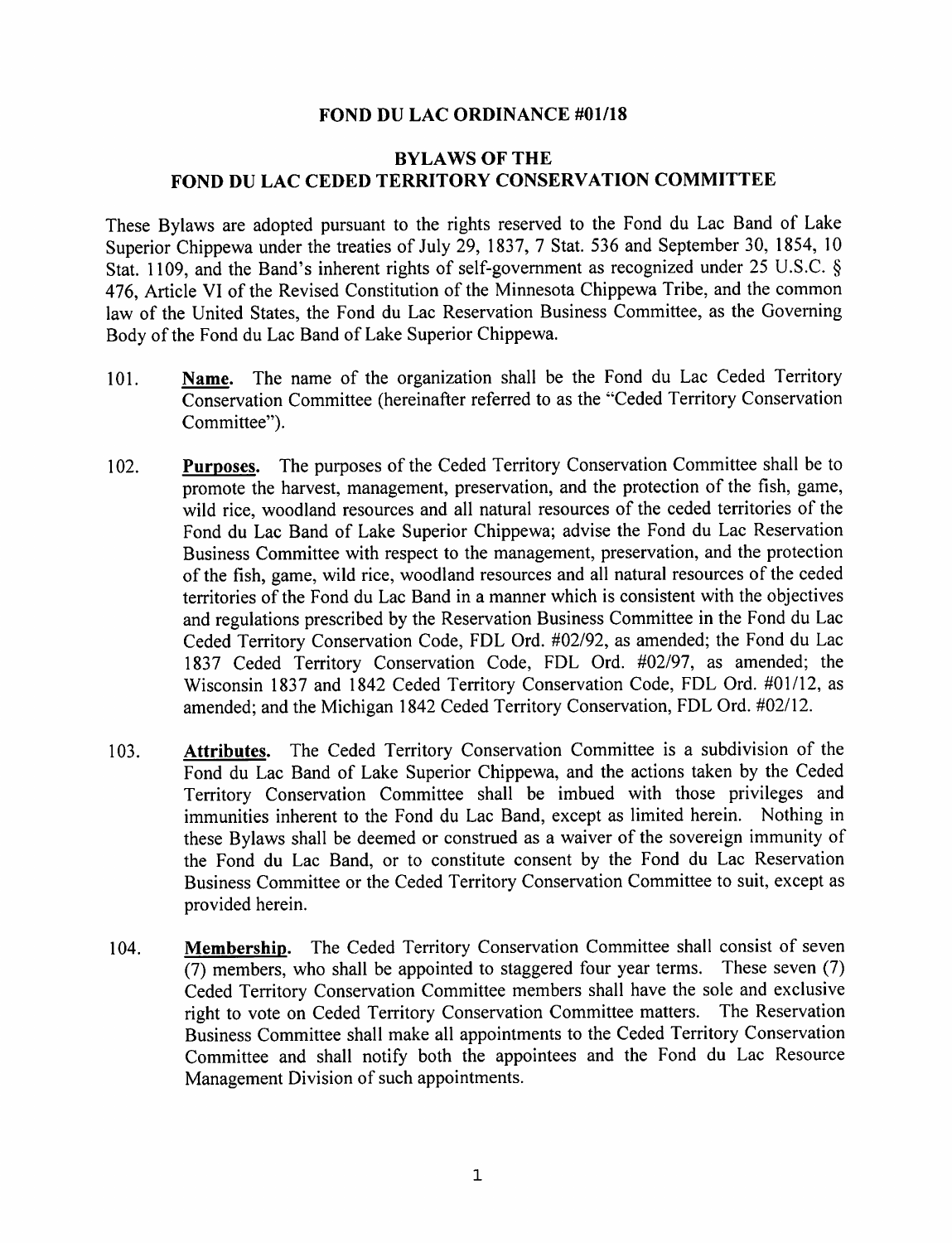- 105. Removal or Suspension of Members. A member of the Ceded Territory Conservation Committee may be removed by the Reservation Business Committee for misconduct, malfeasance, missing three (3) consecutive meetings of the Ceded Territory Conservation Committee, disqualification under Section 104 of these Bylaws, or crimes of moral turpitude. Where a member of the Ceded Territory Conservation Committee has been charged with a crime of moral turpitude, or where the Reservation Business Committee has considered reliable allegations of such conduct, the Reservation Business Committee may suspend that member until such time as that member has been exonerated of those charges or allegations. The Ceded Territory Conservation Committee may recommend removal or suspension of a Ceded Territory Conservation Committee member to the Reservation Business Committee for any of the above-stated reasons, provided that the conduct at issue is reasonably substantiated.
- 106. **Officers.** The Ceded Territory Conservation Committee shall elect from among its members a Chairperson, a Vice-Chairperson, and a Secretary. The Chairperson shall preside at all meetings of the Ceded Territory Conservation Committee or, in the absence of the Chairperson, the Vice-Chairperson shall preside. The Chairperson shall have the responsibility to see that all the functions of the Ceded Territory Conservation Committee are satisfactorily conducted and shall perform all general responsibilities which are inherent to that office. The Secretary shall prepare and maintain the minutes of the Ceded Territory Conservation Committee and shall provide copies of the minutes to the Reservation Business Committee within ten (10) days of approval. An officer may be removed from that office by majority vote of a quorum of the Ceded Territory Conservation Committee.
- 107. Non-Voting Advisory Members. The Ceded Territory Conservation Committee may also have non-voting members. Non-voting advisory members shall be appointed by the Fond du Lac Reservation Business Committee; shall number as many as the Fond du Lac Reservation Business Committee deems to be appropriate and shall serve at their sole and exclusive pleasure.
- 108. Functions of the Ceded Territory Conservation Committee. The Ceded Territory Conservation Committee shall perform the following functions:
	- a. Acquaint themselves thoroughly with, and uphold the provisions of the Fond du Lac Ceded Territory Conservation Code, FDL Ord.#02/92, as amended; the Fond du Lac 1837 Ceded Territory Conservation Code, FDL Ord. #02/97, as amended; the Wisconsin 1837 and 1842 Ceded Territory Conservation Code, FDL Ord. #01/12, as amended; and the Michigan 1842 Ceded Territory Conservation, FDL Ord. #02/12.
	- b. Recommend development of a system for the issuance of all Ceded Territory Identification Cards, Permits, tags, and markers. Recommend development of a records keeping system and procedural system to be used by the Conservation Division in the issuance of Ceded Territory Identification Cards, permits, tags and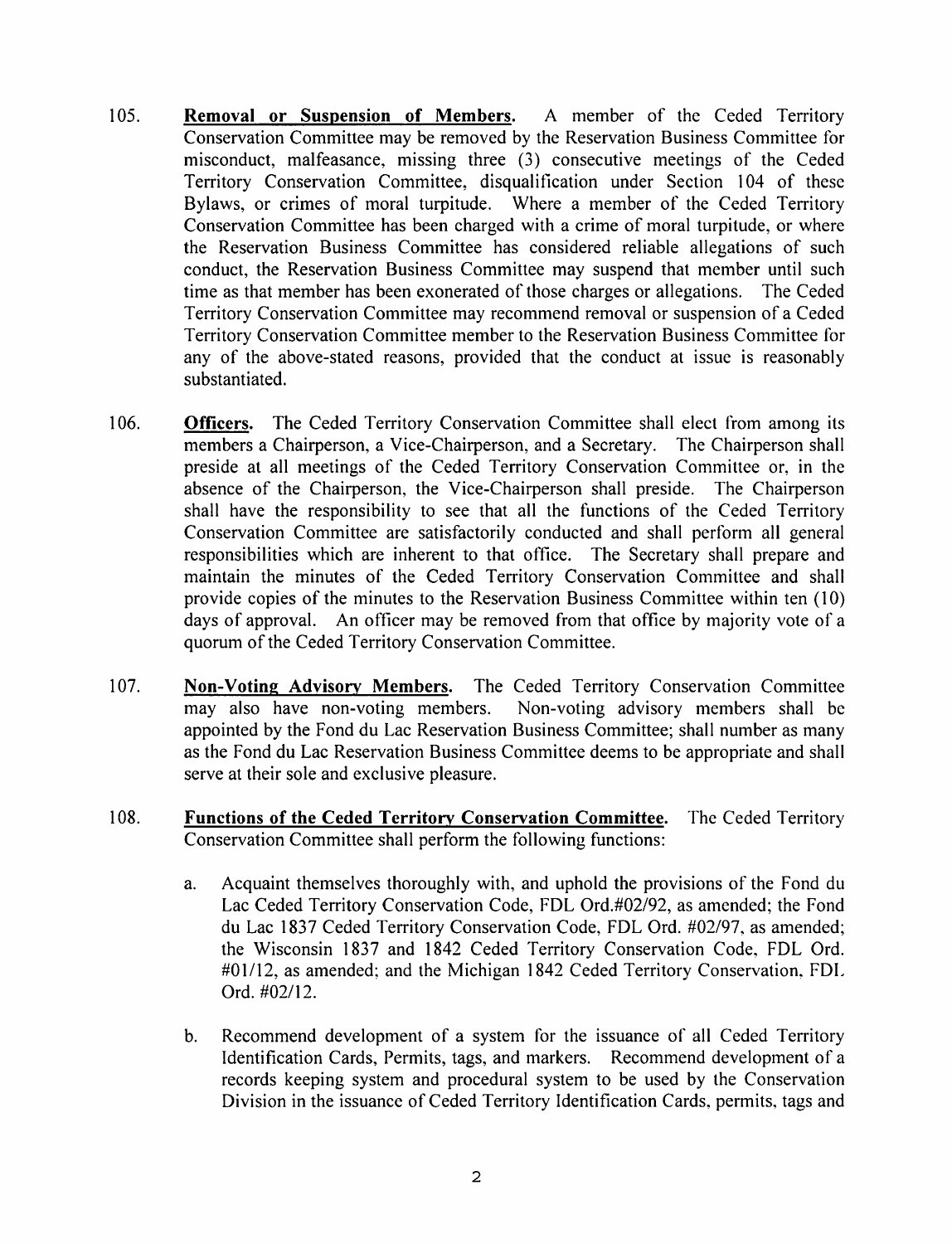markers. The Conservation Division will be responsible for record keeping and will keep the Committee informed with regular reports.

- c. Recommend to the Fond du Lac Reservation Business Committee any amendments to the Ceded Territory Conservation Codes. Amendments to this Codes shall be through resolution and an affirmative majority vote of the Fond du Lac Reservation Business Committee.
- d. Recommend to the Fond du Lac Reservation Business Committee seasons where none are specifically provided for, close or shorten existing seasons when necessary for the well-being of the resource, and extend or open seasons after a determination that such an act will not cause substantial harm to the resource. Upon approval by the Fond du Lac Reservation Business Committee, the Ceded Territory Conservation Committee shall publicly post, at least ten to fourteen (10 to 14) days prior to the opening, seasons, limits, and any special conditions.
- e. Review annually each specially issued permit to determine whether limitations of issuance are necessary, or whether additional permits may be issued and make the necessary recommendations.
- f. Maintain a liaison with the Minnesota Department of Natural Resources, the Bois Forte Band of Lake Superior Chippewa, the Grand Portage Band of Lake Superior Chippewa, the Great Lakes Indian Fish and Wildlife Commission, and the United States Fish and Wildlife Service in order to facilitate cooperation of the enforcement of the game laws where so delegated by the Reservation Business Committee.
- g. Consult with private groups, state, local and federal governments concerning the establishment of a Natural Resource Conservation Program which has sound biological, ecological, environmental and economic bases except that the Committee shall have no authority to enter into agreements with such groups or governments without the express delegation of such authority by the Reservation Business Committee.
- h. Propose to the Fond du Lac Reservation Business Committee and, upon approval, take necessary steps to initiate and implement aspects of the natural resource conservation programs in the Ceded Territory.
- i. Make recommendations to the Reservation Business Committee for requests for game for the purposes of a ceremonial feast, drum ceremony or for senior citizens. Upon written order of the Reservation Business Committee, a Conservation Officer, appointed by the Chief Conservation Officer, shall take the necessary game. In no event shall such a taking violate the prohibitions of this Code nor those prohibitions established by federal statute and Sec. 103, Subd. 5 of Ordinance #02/92, as amended.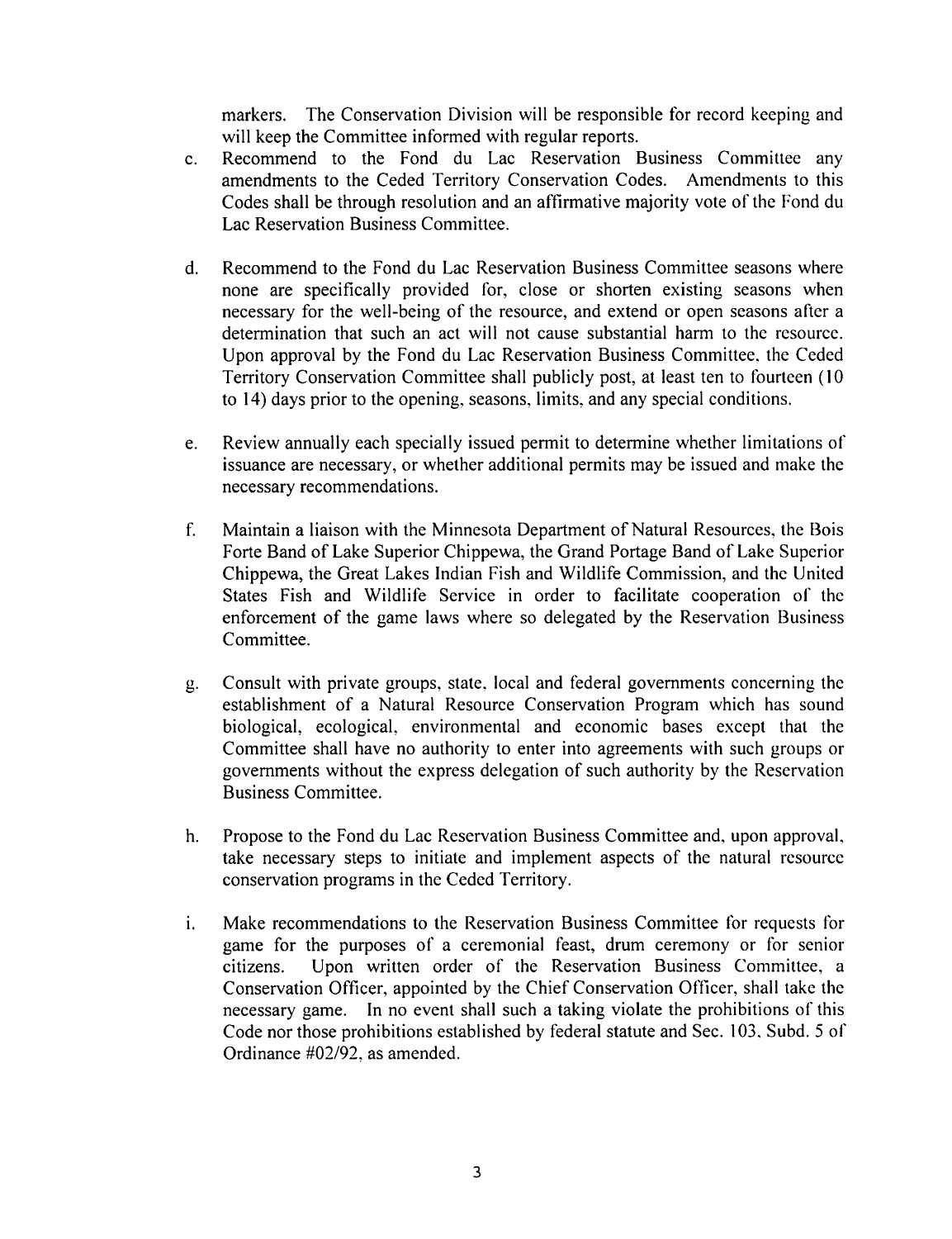- 109. Meetings. All meetings of the Ceded Territory Conservation Committee shall be conducted in accordance with the Rules of Order and Code of Conduct prescribed under Articles 111 and 112 of these Bylaws.
	- a. Regular Meetings. Regular Meetings of the Ceded Territory Conservation Committee shall be held once a month. Members shall be notified of the meeting by the Secretary no less than seven (7) calendar days prior to the meeting.
	- b. Special Meetings. Special Meetings of the Ceded Territory Conservation Committee may be called by the Chairperson or by any four (4) members of the Ceded Territory Conservation Committee. Members shall be notified of the special meeting by the Secretary no less than three (3) calendar days prior to the meeting, and shall be informed of the purpose, place, date and time of the meeting, and shall be informed of those members responsible for calling the meeting. No business shall be conducted at the Special Meeting except as specified in the notice.
	- c. Quorum. A quorum shall consist of at least four (4) members, at least one of whom shall be the Chairperson or Vice-Chairperson. If a quorum is present, the affirmative vote of the majority of members present shall be necessary for the adoption of any matter voted upon. A majority of members present, though less than a quorum, may adjourn the meeting.
	- d. Open Meeting Requirement. All meetings of the Ceded Territory Conservation Committee shall be open to the interested public. Participation by interested parties shall be in accordance with the Rules of Order prescribed under Article 111 of these Bylaws.
- 110. Subcommittees. The Ceded Territory Conservation Committee may establish from its membership standing or ad hoc subcommittees to work on any special problems or projects related to the following areas: budget, social activities, education, and personnel.
- 111. Rules of Order. All meetings of the Ceded Territory Conservation Committee shall be conducted in accordance with Robert's Rules of Order.
- 112. Ceded Territory Conservation Committee Code of Conduct. The following standards of conduct shall apply to members of the Ceded Territory Conservation Committee in carrying out Ceded Territory Conservation Committee functions:
	- a. The purposes of the Ceded Territory Conservation Committee are coordinative and advisory and not administrative, and the performance of administrative and professional functions within the Program should be left to the appropriate staff, who should be accorded the respect and consideration due professional personnel.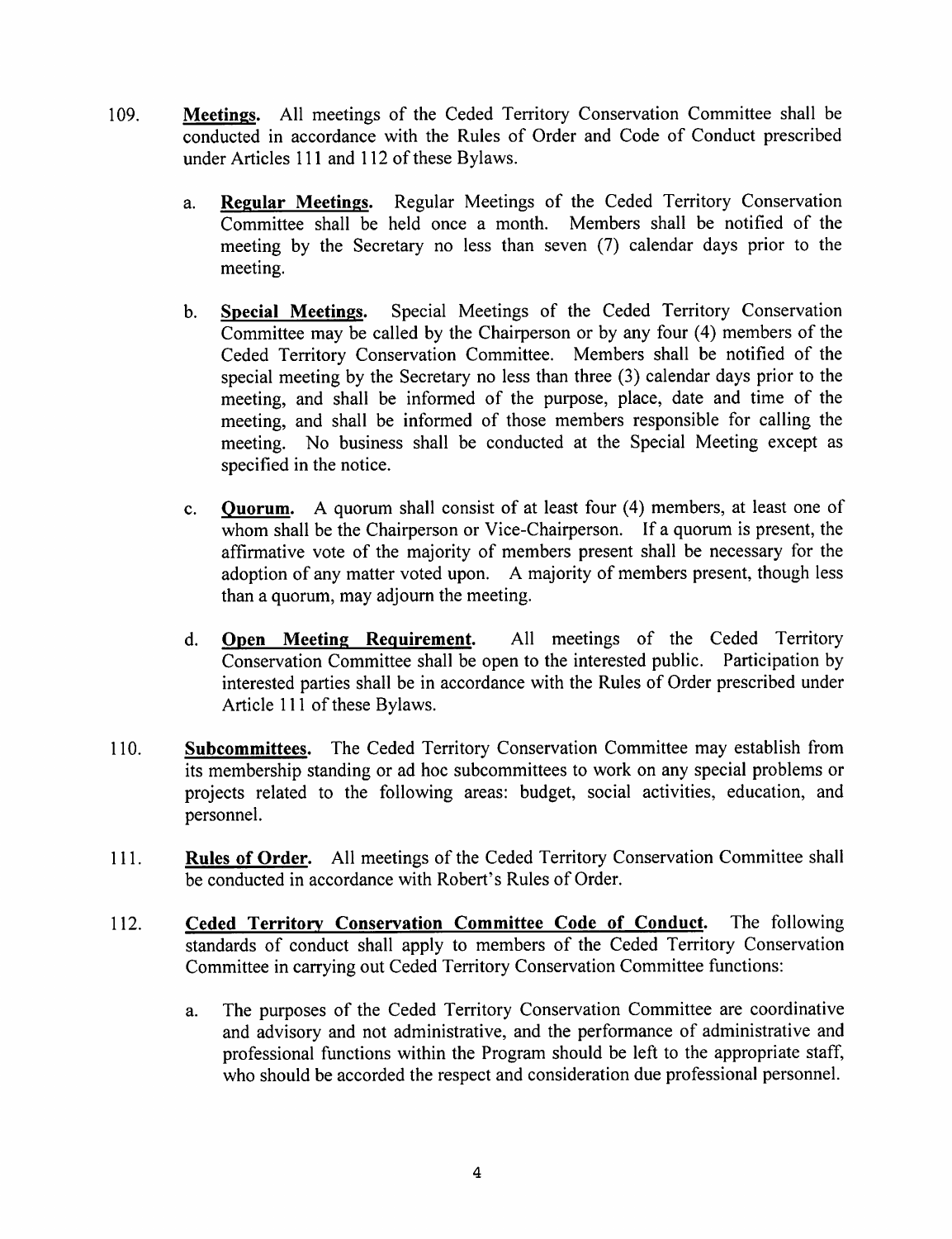- b. The Ceded Territory Conservation Committee is not a political body, and the use of one's membership in the Ceded Territory Conservation Committee to advance personal positions which are not directly related to the Ceded Territory Conservation Committee's purposes is inappropriate.
- c. The authority of the Ceded Territory Conservation Committee resides in the Ceded Territory Conservation Committee as a body and only extends to the functions set forth in Section 102 of FDL Ord. #02/92, as amended, and these Bylaws, and an individual member has no authority to represent the Ceded Temtory Conservation Committee outside official meetings unless specifically delegated such a function by the Ceded Territory Conservation Committee consistent with the purposes of the Ceded Territory Conservation Committee as set forth in Section 102 of FDL Ord. #02/92 as amended, and these Bylaws.
- d. All Ceded Territory Conservation Committee business should be conducted in an ethical and above-board manner, and the procedures for holding meetings prescribed under Article 109 of these Bylaws must be strictly observed.
- 113. Amendments. These Bylaws shall only be amended by resolution of the Reservation Business Committee.

#### CERTIFICATION

We do hereby certify that the foregoing Ordinance was duly presented and adopted by Resolution #1093/18, by a vote of 3 for,0 against, 0 silent, with a quorum of 4 being present at a Special Meeting of the Fond du Lac Reservation Business Committee held on April 17, 2018, on the Fond du Lac Reservation.

Kevin R. Dupuis, Sr. Ferdinand Martineau, Jr. Chairman Secretary/Treasurer

[aws:#0l-18(041718)